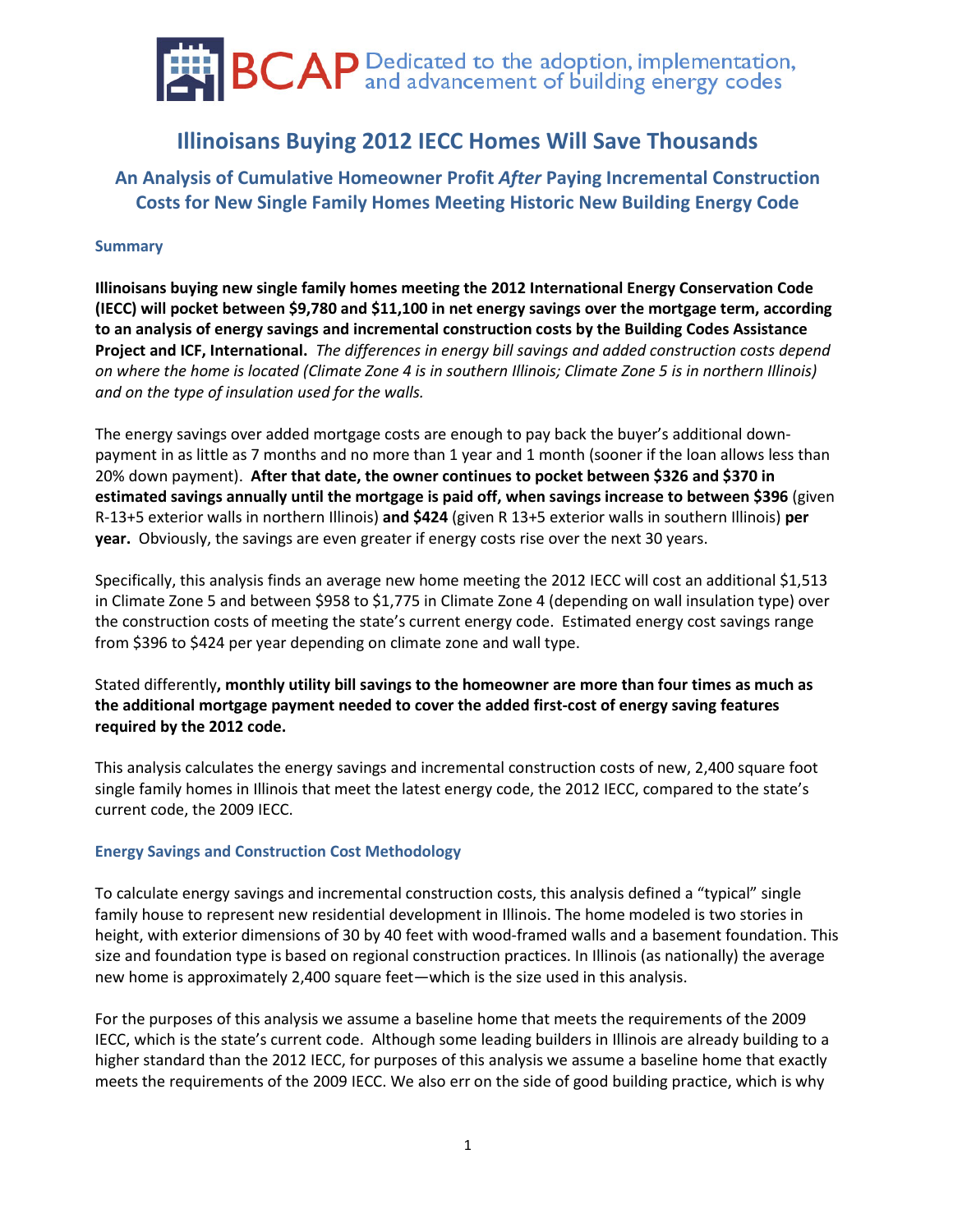we also assume builders are installing return air ducts, although some builders may currently be using floor joist cavities in lieu of conventional return ducts. $<sup>1</sup>$  $<sup>1</sup>$  $<sup>1</sup>$ </sup>

Using this model home as a baseline, we identified the building components that would have to be upgraded from the current 2009 IECC code, according to the prescriptive requirements in the 2012 IECC. These changes differed by climate zone, but in both climate zones code changes include increased ceiling insulation from R-38 to R-49 blown-in insulation, an increase from 50 to 75 percent compact florescent bulbs in hard-wired fixtures, R-3 insulation on hot water pipes from the hot water heater to kitchen, improved house air sealing and testing, bathroom and kitchen vent fan upgrades, and increased sealing around air handlers and furnaces. Additionally, meeting the latest code houses in climate zone 4 will require an upgrade from R-13 to R-20 or R13 + 5 exterior walls while houses in climate zone 5 will require an upgrade of basement wall insulation from R10 to R15. $^{2}$  $^{2}$  $^{2}$ 

Energy savings were modeled by ICF International (ICFI), an international energy consulting firm with extensive experience in the use of hourly building energy simulation software to estimate energy performance and energy savings of alternative building codes and design concepts. Although the values included in the analysis represent a careful, independent technical judgment by ICFI staff, it should be kept in mind that – like any such analysis – the results depend on a number of assumptions about the physical features of a typical new home, operating practices, energy prices, and other factors.

Both the existing 2009 IECC code and the new 2012 IECC code allow a builder to choose among a number of alternatives to comply with the code. In this case, ICFI conservatively chose to compare the results from the prescriptive path of each version of the code. ICF uses BeaconTM, an hourly simulation model that utilizes DOE-2 or EnergyPlus, and summarizes building performance in terms of estimated annual energy costs, based on long-term average weather conditions in a given climate zone (city), DOE/EIA state level energy costs. ICF also estimates energy consumption by end-use, fuel type, electricity peak demand, and air conditioner size in each prototype home. More details of the modeling assumptions used in this analysis are available on request.

#### **Incremental Costs**

To estimate incremental costs, we rely on construction costs from the well-regarded *2011 RS Means Contractor's Pricing Guide* to approximate actual costs of new home construction. While this resource is known to be conservative, it is useful for this analysis as RS Means estimated construction costs are inclusive of material costs, labor, and contractor overhead and profit.<sup>[3](#page-1-2)</sup> For this analysis many of these costs were also confirmed with local building experts in Illinois.

<span id="page-1-0"></span> $1$  As a result of this assumption, some builders currently using floor joists as ducts ("panned ducts") may incur incremental costs under the 2012 IECC, which will require them to install conventional return ducts.

<span id="page-1-1"></span> $2$  For the purposes of this analysis, we chose to model a two story house with a basement. By contrast, house with a slab foundation would have a lower incremental cost.

<span id="page-1-2"></span> $3$  RS Means also includes a location factor, which indicates an estimate of local costs as a percentage of RS Means national average estimates. In an effort to be conservative, for this analysis we have chosen the highest location factor available in RS Means in each climate zone: 121% of the national average in Climate Zone 5 (Chicago) and 101% of the national average in Climate Zone 4 (East St. Louis).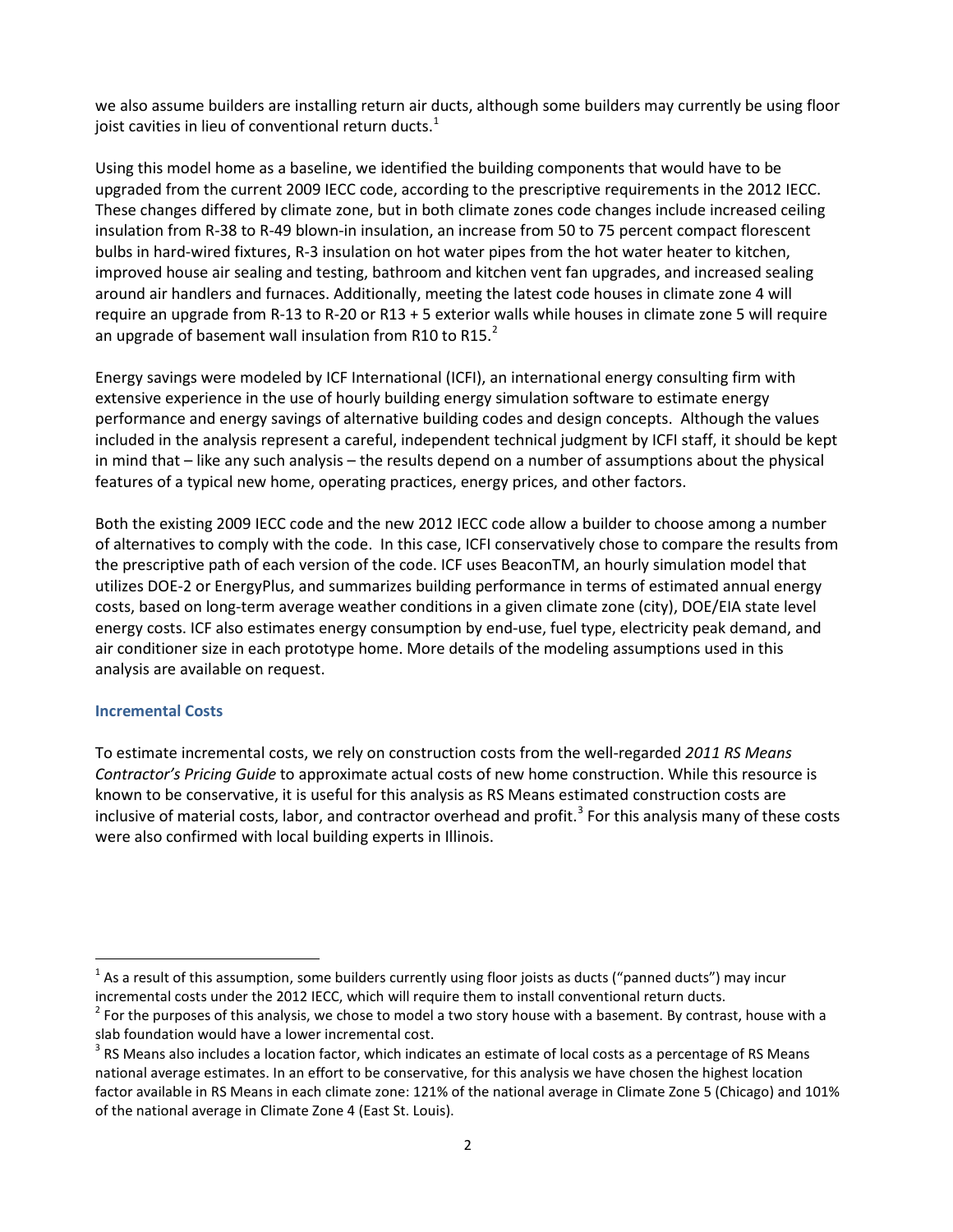#### *Costs Shared by New Homes in Climate Zones 4 and 5:*

Among other changes, the 2012 IECC requires builders to upgrade ceiling (attic) insulation from R-38 to R-49, which is estimated by RS Means to range from an additional \$497 to \$595 per new home. As well, we estimate that the additional required air sealing in the 2012 IECC and the required whole house "blower door" testing will add about \$350 per new home.<sup>[4](#page-2-0)</sup> To improve ventilation, an additional \$100 is estimated for upgrading two bathroom vent fans to units with an Energy Star rating. Finally, builders will have to install high-efficiency lights in 75 percent of hard-wired fixtures, up from 50 percent in the 2009 IECC. Usually, this requirement is met with compact florescent lights (CFLs). Our analysis estimates that the upgrade of 25 percent of fixtures will cost \$25. An additional 2012 IECC code change will require builders to insulate hot water distribution lines to kitchens. We believe the cost impact of this change is small, as R-3 insulation costs less than 50 cents per linear foot and most insulation products can be "clipped" around supply pipes after the plumbing rough-in.<sup>[5](#page-2-0)</sup> As a result, this cost is estimated at \$100 per new home. Finally, due to additional language in the 2012 IECC requiring sealing around air handlers and furnaces, we have added an additional \$100 for sealing.

#### *Incremental Costs Unique to Climate Zones 4*

To meet the 2012 IECC in Climate Zone 4 (which takes up the lower third of the state), builders will have flexibility in the type of exterior wall assembly they chose to build. At present, the 2009 IECC requires R-13 walls, while the 2012 IECC mandates an insulation upgrade to R-13 + 5 or R-20. To build an R-13 + 5 wood frame wall, builders retain 2 x 4 framing with R-13 fiberglass batts as cavity insulation, but replace the conventional wood sheathing for with an insulated sheathing—an engineered product that combines structural reinforcement with insulation equivalent to R-5 to create an R-13 + 5 wall. Alternately, if builders choose to meet the R-20 requirement, 2 x 4 walls are upgraded to 2 x 6 wall construction. The larger framing allows for R-21 fiberglass batts to be placed between studs instead of the R-13 batts required in the 2009 IECC. Additionally, because of the superior strength of 2 x 6 construction, builders can introduce a cost-saving variant of the R-20 wall that increases the space between studs from 16 inches apart to 24 inches—thus saving lumber and dramatically reducing incremental cost. Many builders prefer to retain 16 inch spacing however, and thus all three wall framing alternatives are presented in **Table 1**, which summarizes incremental costs for Climate Zone 4.

<span id="page-2-0"></span> $4$  \$350 is a commonly used as an expected air sealing and testing cost for new single-family detached homes nationwide. By following the air sealing visual checklist already required by the 2009 IECC, builders should be able to reduce air changes to the required three air changes per hour required in the 2012 IECC.

 $5$  It is difficult to determine what combination of redesign, resizing, and/or partial insulation of hot water lines would be done in a typical new home. Insulating distribution lines to the kitchen and very long runs would add costs while downsizing lines would reduce costs; in any case we believe the net effect would be small.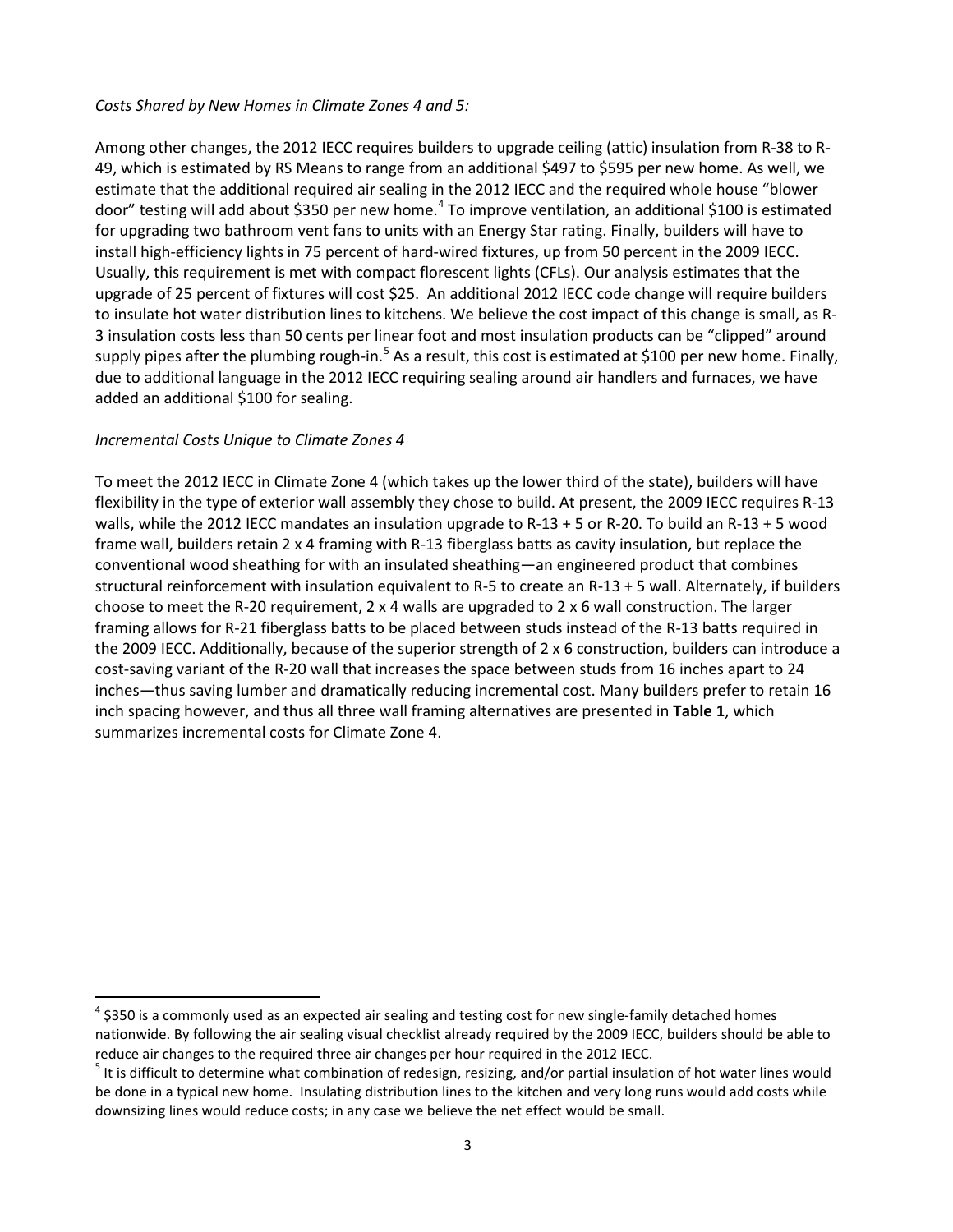| Table 1: Climate Zone 4 Incremental Costs    |              |                |              |          |                       |  |
|----------------------------------------------|--------------|----------------|--------------|----------|-----------------------|--|
| <b>Building Component</b>                    | <b>Total</b> | Incremental    | <b>Total</b> | Location | <b>Adjusted Total</b> |  |
|                                              | Area         | Cost/Square Ft |              | Factor   |                       |  |
| Wall Option 1: $R-13 + 5$                    | 2,380        | \$0.34         | Ś.<br>809.20 | 101%     | \$817                 |  |
| Wall Option 2: R-20 Walls with Studs         | 2,380        | \$0.59         | \$1,404.20   | 101%     | \$1,418               |  |
| Spaced 16" on Center                         |              |                |              |          |                       |  |
| Wall Option 3: R-20 Walls with Studs         | 2,380        | \$0.25         | Ś.<br>595.00 | 101%     | \$601                 |  |
| Spaced 24" on Center                         |              |                |              |          |                       |  |
| Upgrade Ceiling insulation to R-49           | 1,200        | \$0.41         | 492.00<br>\$ | 121%     | \$497                 |  |
| Increased Air Sealing and Testing            | N/A          | N/A            | N/A          | N/A      | \$350                 |  |
| Insulating Hot Water Pipes                   | N/A          | N/A            | N/A          | N/A      | \$100                 |  |
| 75% CFLs in hardwired fixtures               | N/A          | N/A            | N/A          | N/A      | \$25                  |  |
| (from 50% in 2009 IECC)                      |              |                |              |          |                       |  |
| Bathroom Vent Fan Upgrade                    | N/A          | N/A            | N/A          | N/A      | \$100                 |  |
| Increased Sealing at Air Handlers and        | N/A          | N/A            | N/A          | N/A      | \$100                 |  |
| <b>Furnaces</b>                              |              |                |              |          |                       |  |
| HVAC System Savings (downsizing 1            | N/A          | N/A            | N/A          | N/A      | $-$ \$815             |  |
| ton)                                         |              |                |              |          |                       |  |
| <b>Total Incremental Costs (Varies Based</b> |              |                |              |          | \$958 to \$1,775      |  |
| on Wall Type Above)                          |              |                |              |          |                       |  |

While complying with the 2012 IECC increases first-cost in some areas, the new code also presents opportunities to **reduce** costs for HVAC equipment as a result of an improved building envelope. Among other possible savings, builders will be able to reduce the size of costly mechanical equipment. For the prototype house in Climate Zone 4, builders are able to reduce the cooling system capacity from 61,500 kBtuh to 49,500 kBtuh or from 5.125 to 4.125 tons. This reduction in air conditioner capacity can result in first-cost savings of one ton, which is expected to save approximately \$815 for each new house.<sup>[6](#page-3-0)</sup>

Taking into account both incremental costs and savings, **this study estimates that** *net* **incremental costs for Climate Zone 4 will range from \$958 to \$1,775, depending on which wall construction type is selected by builders.** These options are \$1,174 (R-13 + 5 wall), \$1,775 (R-20 wall with 16" spacing between studs), and \$958 (R-20 wall with 24" spacing between studs).

#### *Incremental Costs Unique to Climate Zones 5*

Unlike Climate Zone 4, to meet the 2012 in climate zone 5, no change is required for exterior walls. However, basement walls insulation will have to be upgraded from R-10 continuous insulation to R15 insulation. Assuming a basement with eight foot ceilings and 140 feet in exterior perimeter, the difference in price for extruded polystyrene is estimated by RS Means at \$0.48 per square foot, for a total of \$651 per

<span id="page-3-0"></span> $^6$  EPA conservatively estimates for their Energy Star Homes Version 3 that first-cost savings for downsizing a 13 SEER air conditioner are \$815 per ton. It should be noted that because HVAC systems are usually sold in half-ton increments, to meet the 5.125 tons of needed cooling capacity estimated for the baseline home, builders would have to install the next size up, a 5.5 ton unit and a 4.5 ton unit for a 2012 home. By "right-sizing" the HVAC equipment, building occupants will also benefit from a reduction in equipment short-cycling (i.e., where equipment is too large for the cooling load and cycles on and off frequently, thus wasting energy and losing some of its ability to dehumidify indoor air). Please note that additional cost savings could be obtainable from downsizing heating equipment, but this study does not attempt to calculate those savings. Estimated heating requirements decline from 80,000 to 70,000 kBtuh in Climate Zone 4 and from 78,000 to 70,000 kBtuh in Climate Zone 5.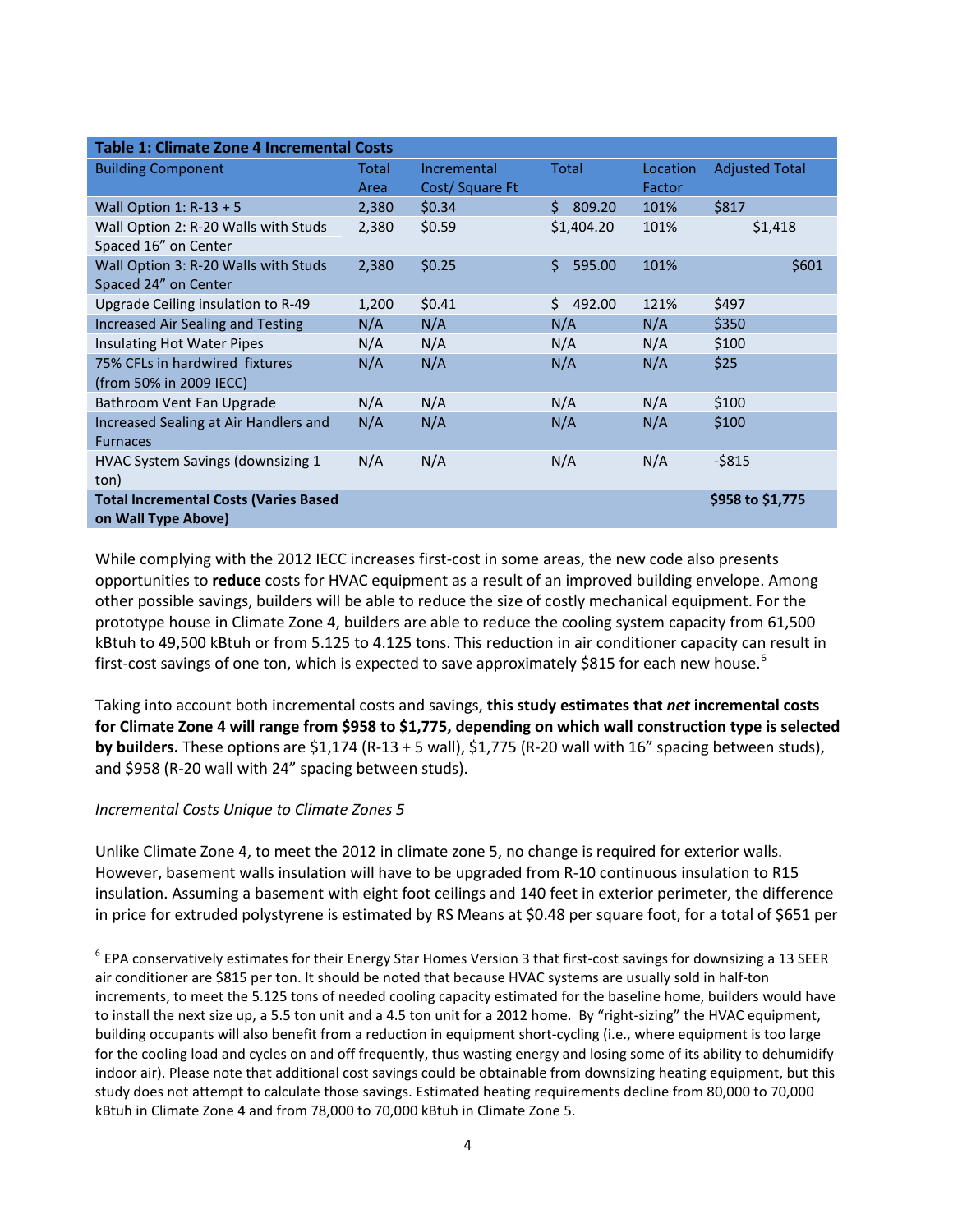new home. The cooling system is also reduced from an estimated 54,000 kBtuh to 44,400 kBtuh (from 4.5 to 3.7 tons) allowing a one-half ton reduction in system size. **In total, the incremental costs for new homes built in Climate Zone 5 are estimated at \$1,513 per new home.** A summary of incremental costs for Climate Zone 5 is displayed below in **Table 2**.

| <b>Table 2: Climate Zone 5 Incremental Costs</b> |       |                |              |          |                       |  |
|--------------------------------------------------|-------|----------------|--------------|----------|-----------------------|--|
| <b>Building Component</b>                        | Total | Incremental    | Total        | Location | <b>Adjusted Total</b> |  |
|                                                  | Area  | Cost/Square Ft |              | Factor   |                       |  |
| Increase Basement Insulation from                | 1,120 | \$0.48         | Ŝ.<br>537.60 | 121%     | \$651                 |  |
| R-10 to R-15                                     |       |                |              |          |                       |  |
| Upgrade Ceiling insulation to R-49               | 1,200 | \$0.41         | 492.00<br>Ś. | 121%     | \$595                 |  |
| Increased Air Sealing and Testing                | N/A   | N/A            | N/A          | N/A      | \$350                 |  |
| Insulating Hot Water Pipes                       | N/A   | N/A            | N/A          | N/A      | \$100                 |  |
| 75% CFLs in hardwired fixtures                   | N/A   | N/A            | N/A          | N/A      | \$25                  |  |
| (from 50% in 2009 IECC)                          |       |                |              |          |                       |  |
| Bathroom Vent Fan Upgrade                        | N/A   | N/A            | N/A          | N/A      | \$100                 |  |
| Increased Sealing at Air Handlers and            | N/A   | N/A            | N/A          | N/A      | \$100                 |  |
| <b>Furnaces</b>                                  |       |                |              |          |                       |  |
| HVAC System Savings (Downsizing 1/2              | N/A   | N/A            | N/A          | N/A      | $-$407.50$            |  |
| ton)                                             |       |                |              |          |                       |  |
| <b>Total Incremental Costs</b>                   |       |                |              |          | \$1,513               |  |

#### **Energy Cost Savings**

According to the model used in this analysis, **upgrading to the 2012 IECC will result in significant energy cost savings for homeowners in Illinois, ranging from \$397 per year in Climate Zone 5 to \$416 in Climate Zone 4.[7](#page-4-0)** Annual energy savings for each climate zone (and wall type) is presented in Table 3, below. It is noteworthy that these savings assume constant energy prices; if energy prices continue to rise consistent with historical trends, savings will be greater in future years.

| Table 3: 2012 IECC Energy Savings by Climate Zone and Wall Type for Two Story Houses |                              |  |  |  |
|--------------------------------------------------------------------------------------|------------------------------|--|--|--|
| <b>House Type</b>                                                                    | <b>Annual Energy Savings</b> |  |  |  |
| Climate Zone 4: Houses with R-20 Walls                                               | \$407                        |  |  |  |
| Climate Zone 4: Houses with R-13+5 Walls                                             | \$424                        |  |  |  |
| Climate Zone 5: Houses with R-20 Walls                                               | \$398                        |  |  |  |
| Climate Zone 5: Houses with R-13+5 Walls                                             | \$396                        |  |  |  |

#### M**ortgage Payback for Homeowners**

**Homebuyers will be able to include in their mortgage the incremental first-costs of meeting the 2012 IECC, while benefiting from lower utility bills starting on day one.** With estimated energy cost savings ranging from \$397 to \$416 per year, monthly utility bill savings are at least 4 times as much as the additional mortgage payment needed to cover the added first-cost of energy saving features required by the 2012 code.

<span id="page-4-0"></span> $^7$  Note that the estimated ranges represent an average within each Climate Zone of the two different wall types: R-20 and R-13+5.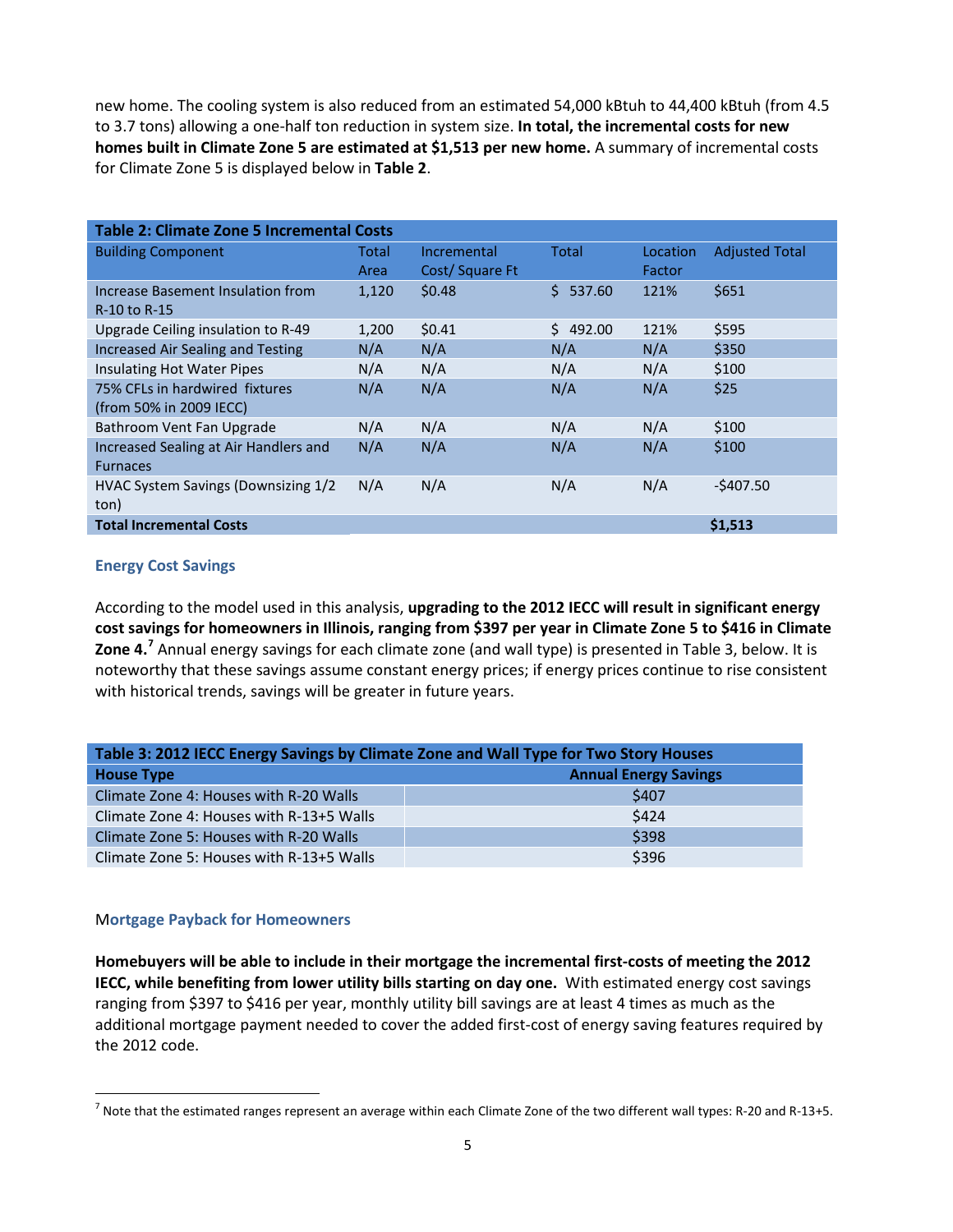**This cash-flow difference is enough to pay back the buyer's added down-payment in no more than one year, one month and as little as seven months (or sooner if the loan allows a down payment below 20%).** After that date, the owner continues to save at least \$326 annually in lower utility bills – and even more if energy prices increase.

This payback analysis assumes that homebuyers purchase a new home with 20% down at the current nationwide interest rate of 4.01 percent. This scenario would result in an increased down payment of \$325 with additional monthly mortgage cost of \$4 to \$7. Taking into account energy savings and lower utility bills, a cash flow analysis indicates that the homebuyer would break even within as little as seven months. After that break-even date, **home owners would continue to save between \$326 and \$370 in annual energy costs**. Homebuyers with a lower down payment—such as 5 or 10 percent—will realize payback much more quickly. Mortgage payback to homeowners is presented below in **Table 4**.

| Table 4: Mortgage Payback for Homebuyers by Exterior Wall Type      |                      |                                      |                                                                |                           |                                                                       |  |  |
|---------------------------------------------------------------------|----------------------|--------------------------------------|----------------------------------------------------------------|---------------------------|-----------------------------------------------------------------------|--|--|
| Climate Zone and<br><b>Wall Type</b>                                | Incremental<br>Costs | Energy Savings/<br>Month per<br>home | Down Payment Increase<br>(and Mortgage Increase)<br>per Month) | <b>Breakeven</b><br>Point | <b>Annual Profit for</b><br>Homeowner after<br><b>Breakeven Point</b> |  |  |
| <b>Climate Zone 4:</b><br>$R-13+5$ Walls                            | \$1,174              | \$35                                 | \$235 (plus \$4/month)                                         | 8 months                  | \$370                                                                 |  |  |
| <b>Climate Zone 4:</b><br>R-20 Walls, Studs<br>16" on center        | \$1,775              | \$34                                 | \$355 (plus \$7/month)                                         | $1$ year, $1$<br>month    | \$326                                                                 |  |  |
| <b>Climate Zone 4:</b><br><b>R-20 Walls, Studs</b><br>24" on center | \$958                | \$34                                 | $$192$ (plus $$4/m$ onth)                                      | 7 months                  | \$363                                                                 |  |  |
| <b>Climate Zone 5:</b><br>R-20 Walls                                | \$1,513              | \$33                                 | \$302 (plus \$6/month)                                         | 11 months                 | \$336                                                                 |  |  |
| <b>Climate Zone 5:</b><br>$R-13+5$ Walls                            | \$1,513              | \$33                                 | \$302 (plus \$6/month)                                         | 11 months                 | \$329                                                                 |  |  |

#### **Conclusions**

- As estimated in this analysis, incremental costs for new 2,400 square foot homes built to the 2012 IECC in Illinois range from \$958 to \$1,775 per new home.
- Annual energy savings for Illinois homeowners attributable to the 2012 IECC range from \$396 to \$424 per new home.
- Assuming a conservative 20% down payment, new home buyers will break even on their initial investment in as few as seven months and no more than one year and one month after purchase.